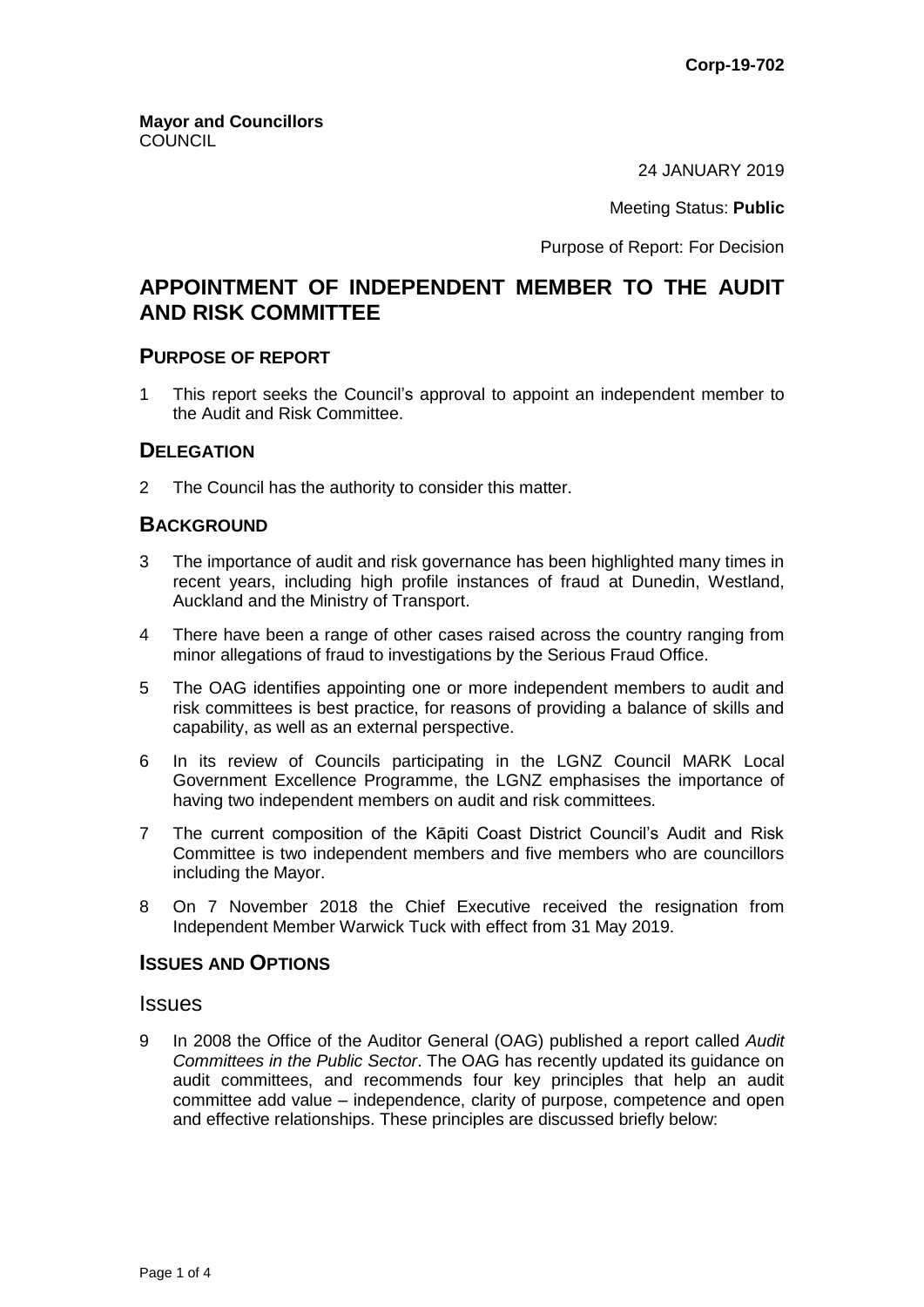### *Clarity of purpose*

10 To get the best, governors need to be clear about what they want from their audit committee, and entity management needs to help provide support that allows governance needs of the committee to be met. It is useful to set out the purpose, roles, and responsibilities of the audit committee and its scope in the context of the entity's governance framework.

#### *Competence*

- 11 Competence is about having the right mix of skills and experience on the audit committee to give oversight of the matters sought of the committee. Audit committee members need to have relevant experience and expertise to bring valuable insights and perspectives to the areas of the committee's responsibility.
- 12 The better the skills and experience of audit committee members, the better the committee can add value. Collectively, people appointed to serve on audit committees need to have expertise, such as:
	- finance and accounting, including financial reporting;
	- broad governance, assurance, and risk management disciplines;
	- understanding of internal controls and assurance frameworks, including understanding of the roles of internal and external audit;
	- knowledge of the sector or industry in which the public entity operates; and
	- other attributes as specifically relevant to the entity (for example, legal or information technology experience).

#### *Open and effective relationships*

13 To be effective, an audit committee needs to operate in an environment of cooperation and trust. Audit committee members also need to communicate effectively among themselves and with many others interested and involved in the governance and management of the entity.

#### *Independence*

- 14 Audit committees need the independence of perspective, experience, and knowledge to bring the test and challenge that adds value to the governance of a public entity.
- 15 An essential feature of an effective audit committee is independence from management. By providing an independent source of advice to the board, audit committees play a key role in an organisation's governance structure.
- 16 An independent audit committee member, as defined by the Global Institute of Internal Auditors, is a person who is not employed by, or providing any services to, the organisation beyond his or her duties as a committee member. To ensure an audit committee's independence, it is leading practice for the majority of its members to be independent from the organisation. In local government this is generally manifested as two independent members (a minority), given the overall accountability of elected members for the performance of the organisation.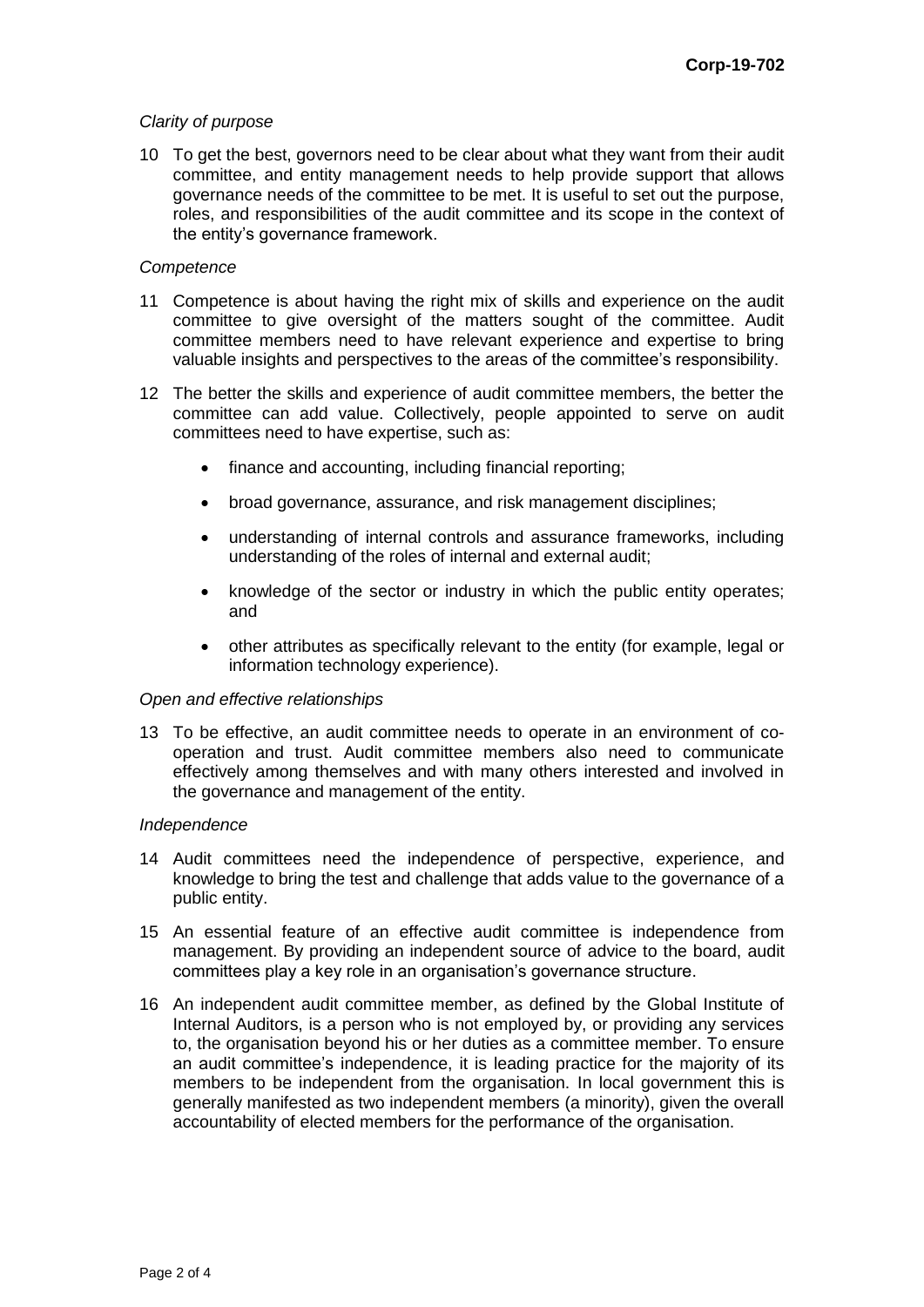#### *Other considerations*

- 17 The length of members' terms on the audit committee should generally be for three years, with the option of one further term. Members' appointments should be staggered to ensure continuity and to avoid too many members leaving/starting at the same time. It is useful for external members' terms to straddle the triennium when there is likely to be a change of councillors appointed to the committee.
- 18 The appointment of Independent Member Gary Simpson took effect from 1 September 2018 through to 31 August 2021.
- 19 If the Council approves the appointment of an independent member to replace Mr Tuck, a selection process will begin. This will involve advertising and searching for candidates, and a selection panel will be convened. It is proposed that the panel will comprise of Chief Executive, the Mayor, the Chair and Deputy Chair of the Audit and Risk Committee.

### **CONSIDERATIONS**

### Policy considerations

20 There are no policy implications however the paper recommends that the Council's Governance Structure and Delegations document and Governance Statement are amended accordingly

### Legal considerations

21 There are no legal considerations.

# Financial considerations

22 External members are entitled to be paid \$190 for every meeting that they attend. The Audit and Risk Committee meets on a quarterly basis or as required and so the financial impact is likely to be approximately \$1,520 per annum. There is allowance for this within existing budgets.

### Tāngata whenua considerations

23 There are no Tāngata Whenua considerations.

# **SIGNIFICANCE AND ENGAGEMENT**

### Significance policy

24 This matter has a low level of significance under the Council's Significance and Engagement Policy.

# **Publicity**

25 Subject to the Council's approval to appoint a second independent external member, the process will involve seeking expressions of interest through appropriate media advertising.